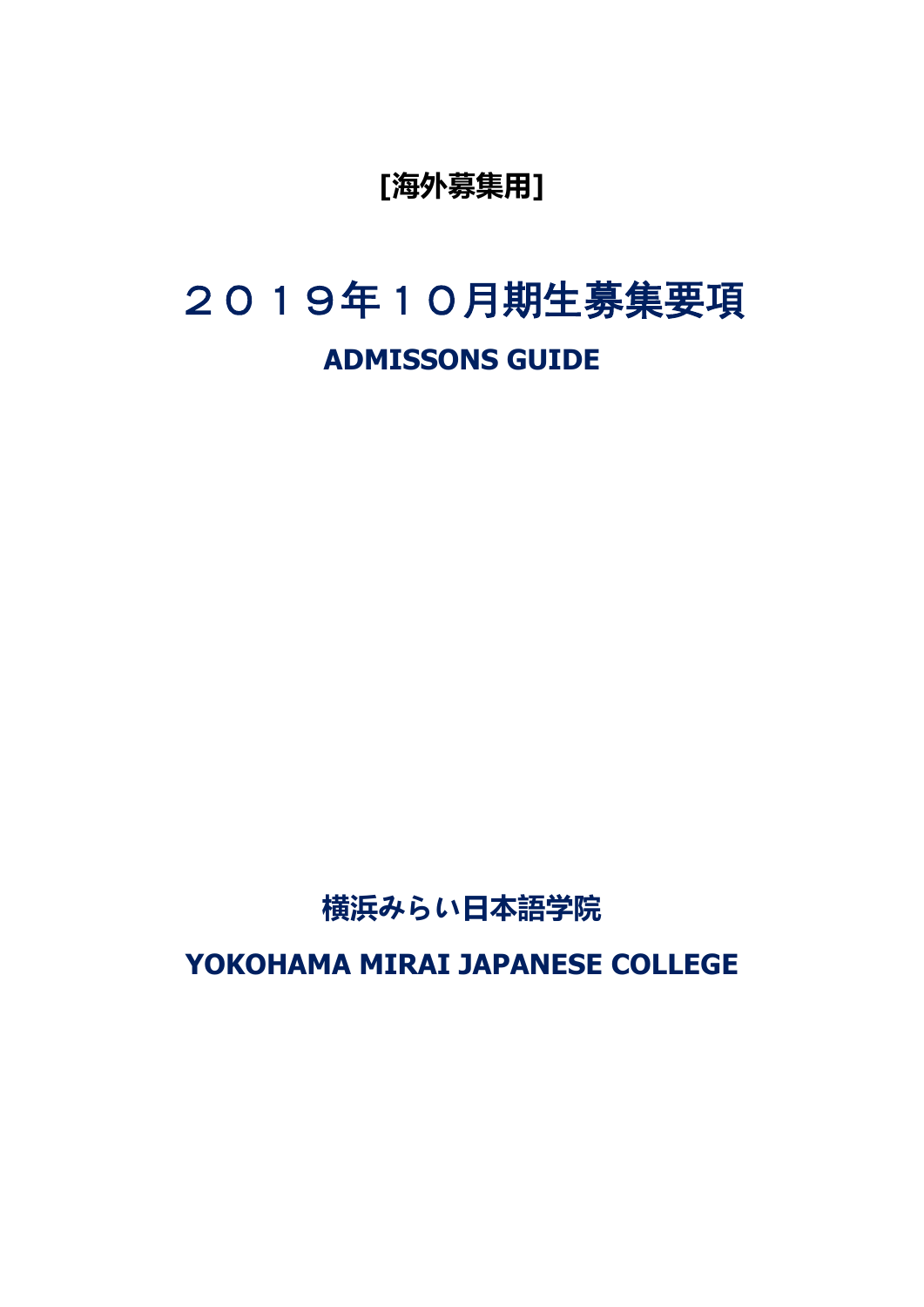#### **1. 募集 / Application Period**

| 修業年限                           | 入学期                                     | 週間授業時間数               |  |
|--------------------------------|-----------------------------------------|-----------------------|--|
| Period commercial business     | Date of entry                           | Lesson hours per week |  |
| 1.5 年進学コース<br>Course Two years | 2019年 10 月 01 日<br>month<br>Year<br>dav | 20 時間<br>Time         |  |

### **2. 募集人員 / The number of people raised 20名**

#### **3. 入学資格 / Admission Requirements**

- (1) 外国において通常の課程による12年間以上の学校教育を修了した者。 Those whom have Completed 12 years of regular curricular studies in one's home country.
- (2) 母国の日本語教育機関において3ヶ月以上の日本語教育を受けた者。 Those who have Completed Japanese language studies for more than 3 months at the time of application.
- (3) 在学中にかかるすべての経費の支払能力のある者。 Those who have ability to pay all expenses incurred during their studies

#### **4. 出願書類 / Documents required**

| 1              | 入学願書               | <b>Application Form</b>                               |
|----------------|--------------------|-------------------------------------------------------|
| $\overline{2}$ | 履歴書                | Personal History Form                                 |
| 3              | 最終学歴となる学校の卒業証書     | Certificate of Graduation                             |
| 4              | 最終学歴となる学校の成績証明書    | Transcript of your last education                     |
| 5              | 日本語学習証明書           | Japanese Language learning Certificate                |
| 6              | 経費支弁書及び家族一覧表       | Financial Support and Family list                     |
| 7              | 親族公証書              | Relatives notary                                      |
| 8              | 経費支弁者の在職及び収入証明書    | Employment certificate and proof of income            |
| 9              | 残高証明書              | Bank deposit certificate                              |
| 10             | 納税証明書              | Tax certificate                                       |
| 11             | 顔写真 3 cm × 4 cm 8枚 | Eight Photographs 4cm×3cm                             |
| 12             | 入国管理局に提出する他の書類     | Submit other information to the Immigration<br>Bureau |

#### **5. 出願期間 / Application Period**

|  |                |  | 2019年 02月 01日 - 2019年 05月 31日 |                |  |
|--|----------------|--|-------------------------------|----------------|--|
|  | Year month day |  |                               | Year month day |  |

#### **6. 出願場所 / Application location**

〒232-0066 横浜市南区六ッ川一丁目873番 東洋物産ビル 302 横浜みらい日本語学院 / Yokohama Mirai Japanese College

#### **7. 選考方法 / Selection method**

- (1)出願書類による書類審査/Document examination by application documents
- (2)日本語の筆記試験/Japanese written exam
- (3)面接/Interview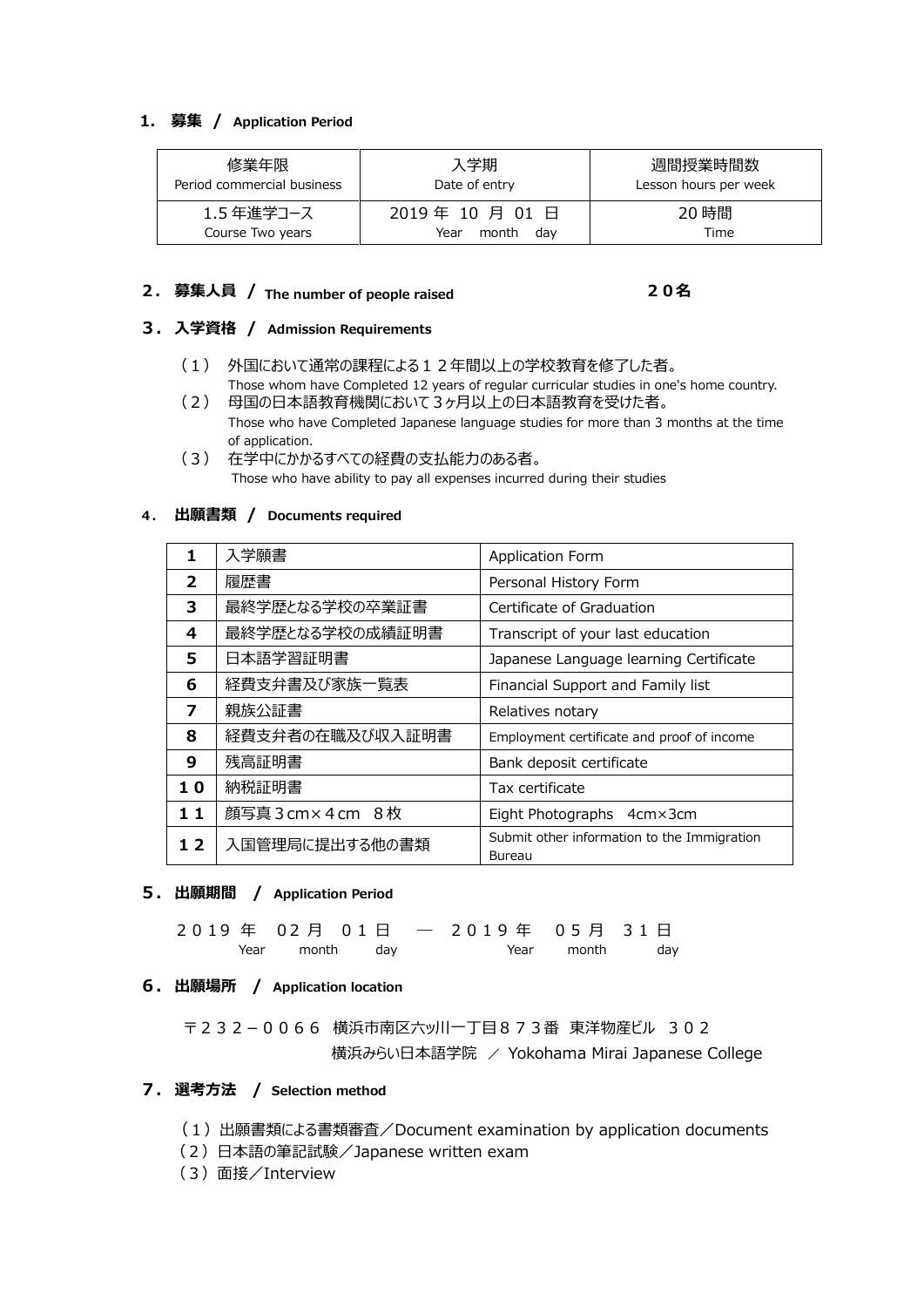#### **8.学費** / **Fees**

| 納入金項目                     | 第一年次納入金額       | 第二年次納入金額        |
|---------------------------|----------------|-----------------|
| Payment item              | When enrolling | the Second year |
| 選考料 Application fee       | 20,000円        |                 |
| 入学金 Admission fee         | 30,000円        |                 |
| 授業料 Tuition fee           | 580,000円       | 290,000円        |
| 教材費 Teaching material fee | 20,000円        | 10,000円         |
| 施設設備費 Facilities fee      | 30,000円        | 15,000円         |
| 合計<br>Total               | 680,000円       | 315,000円        |

#### **9.学費納入** / **Delivery of tuition fee**

在留資格認定証明書が交付されたら、1週間以内の指定日までに授業料などを本校指定の下記の After the Certificate of Eligibility is issued, the tuition will be remitted to the bank Account designated by 銀行口座に振込んで下さい。

the school within one week.

| 銀行<br>Bank                | みずほ銀行 MIZUHOBANK,LTD                                                    |  |
|---------------------------|-------------------------------------------------------------------------|--|
| 支店名<br><b>Branch</b>      | 新宿南口支店<br>OYAMA-BRANCH                                                  |  |
| スイフトコード SWIFT Code        | <b>MHCBJPJT</b>                                                         |  |
| 銀行住所<br>Bank Address      | 日本国東京都新宿区西新宿 1-17-1<br>1-17-1 NIshishinjuku Shinjukuku-ku, Tokyo Japan  |  |
| 口座番号<br>Account Number    | 2121279                                                                 |  |
| 受取人名<br>Beneficiary Name  | パークホーム株式<br>Park Home Co., Ltd                                          |  |
| 受取人住所 Beneficiary Address | 日本国東京都新宿区西新宿 3-1-4 7階<br>3-1-4 NIshishinjuku Shinjukuku-ku, Tokyo Japan |  |
| 電詁番号<br>Tel               | 81-3-6302-0580                                                          |  |

※指定期日までに入学手続(学費納入)を完了しないと、入学が許可されません。

 Admission is not permitted unless you complete the admission procedure (payment of tuition fee) by the designated deadline.

※一度納入した学費はいかなる理由があっても返還いたしません。

The tuition fees paid will not be refunded under any circumstances.

#### **10.問い合わせ先** / **Contact:**

担 当/Responsible : 内田(Uchida)、洪(Hong)  $TEL: 81-3-6302-0580$  $FAX: 81-3-6302-0580$ E-mail: hongchengri2010@yahoo.co.jp